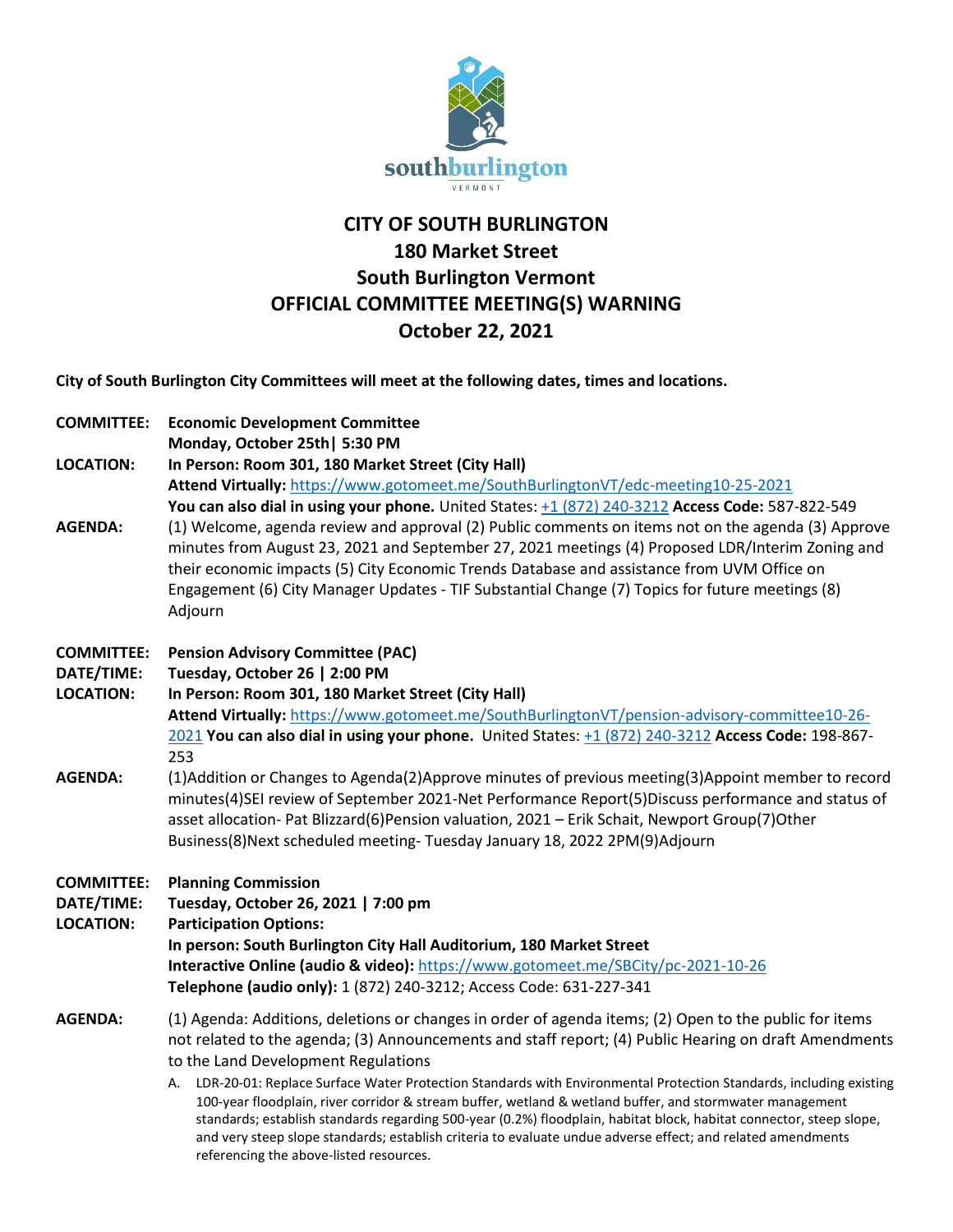- B. LDR-21-02: Generally amend or replace existing Subdivision, Master Plan, Planned Unit Development (PUD), Site Plan, Conservation PUD, Traditional Neighborhood Development PUD, Civic Space Types, Street Types, Building Type, and related zoning district, procedural, and site plan standards
- C. LDR-20-08: Modify required setbacks applicable to arterial and collector roads
- D. LDR-21-04: Modify Southeast Quadrant sub-district boundaries including and between Natural Resource Protection, Neighborhood Residential, and Village Residential
- E. LDR-21-05: Change zoning of land to the west of Hinesburg Road, immediately south of I-89, from Industrial-Open Space to Residential 7-Neighborhood Commercial
- F. LDR-21-06: Modify Commercial 1- Residential 15 and Residential 4 boundaries in vicinity of Lindenwood Dr to more closely follow property lines
- G. LDR-21-07: Update city-wide stormwater standards, including for consistency with state regulations
- H. LDR-20-10: Establish maximum building envelopes for allowed development in the SEQ-NRP subdistrict, modify allowed building types
- I. LDR-20-17: Extend Southeast Quadrant zoning district residential building design standards city-wide, update standards
- J. LDR-21-01 Require Solar-Ready Roofs for new buildings subject to Commercial Building Energy Standards
- K. LDR-19-07 Modify landscape requirements to allow for Solar Canopies in Parking Areas;
- L. LDR-20-22: Update to comply with Act 179 pertaining to accessory dwelling units, existing small lots, and conditional use criteria for multi-family housing
- M. LDR-20-25: Increase maximum allowed area of accessory structures and update for consistency with Act 179
- N. LDR-20-28: Expand inclusionary zoning, offset, and bonus provisions city-wide, replacing existing bonus standards where existing
- O. LDR-21-03: Allow for "limited neighborhood commercial use" within a larger residential building for neighborhoods with Master Plan
- P. LDR-21-07: Exempt the conversion of a dwelling to a licensed child care facility from housing preservation requirements
- Q. LDR-20-21 Minor and technical amendments to include: Modify retaining wall standards; Eliminate DRB review of Bus Shelters within city ROW; Amend RV Parking standards; Amend Traffic visibility standards for consistency; Update Airport Approach Cones & FAA review; Amend review standards of Earth Products; Amend review standards for Utility Cabinets and Similar; Re-organize standards for drive-throughs; Update & clarify height of Accessory Structures; Update additional Height Standards for consistency; Modify standards for structures requiring setbacks; Modify setbacks for pre-existing lots; Update setbacks and Buffer Strips for Non-Residential Uses Adjacent to Residential Districts for consistency; General re-organization, definitions updates, and corrections

(5) Commission review of feedback, possible changes to draft, and possible action to approve and submit the draft Amendments and Planning Commission Report (as amended) to City Council; (6) Consider approval of Vermont Municipal Planning Grant application: Climate Action Implementation Plan - Municipal Governance chapter; (7) Other Business: (a) Receipt of proposed amendments to Burlington Comprehensive Development Ordinance; Burlington Planning Commission Public Hearing Tuesday November 9, 2021, 6:45 pm at Burlington City Hall, 149 Church St; (b) Receipt of proposed amendments to Winooski Unified Land Use and Development Regulations; Winooski Planning Commission Public Hearing Thursday November 11, 2021, 6:30 pm at Winooski City Hall, 27 West Street; (8) Adjourn

| <b>COMMITTEE:</b> | Steering Committee (Joint Meeting of the City Council and School Board)                          |
|-------------------|--------------------------------------------------------------------------------------------------|
| DATE/TIME:        | Wednesday, October 27th   6:30 PM                                                                |
| <b>LOCATION:</b>  | <b>Participation Options:</b>                                                                    |
|                   | In person: South Burlington City Hall Auditorium, 180 Market Street                              |
|                   | Attend Virtually: https://www.gotomeet.me/SouthBurlingtonVT/steering-committee-meeting10-27-2021 |
|                   | Dial in: +1 (872) 240-3311 Access Code: 880-187-613                                              |
| AGENDA:           | <b>Agenda posted separately</b>                                                                  |